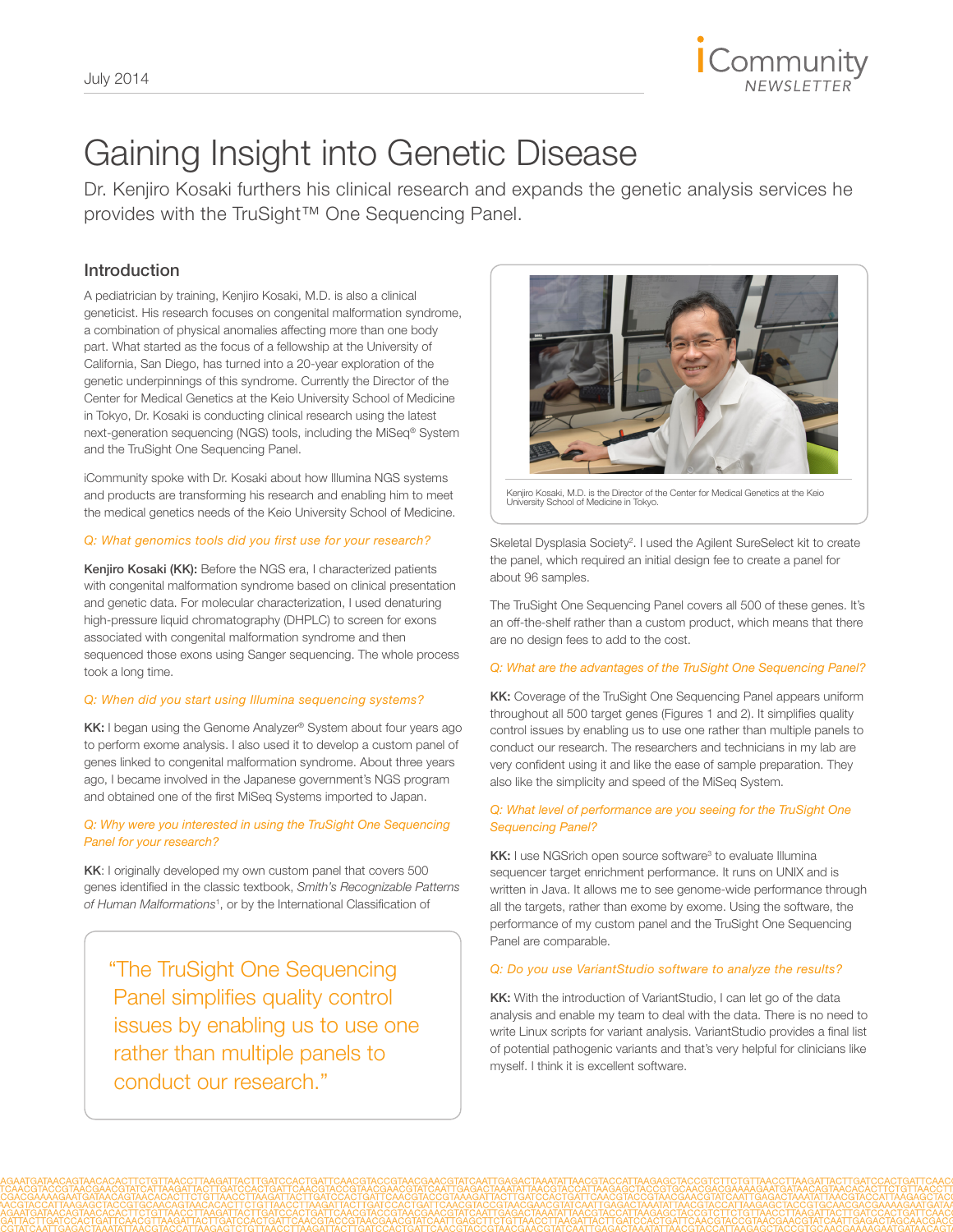

#### *Q: What makes VariantStudio so special in your eyes?*

KK: While I enjoy working with command-line languages, the process is not appealing to my laboratory staff. Command-line programming and understanding the details about the generation of good quality BAM and VCF files is a black box to most researchers and clinicians. VariantStudio eliminates the need for command-line scripts to further process the data.

VariantStudio also enables us to build a local database of neutral and pathogenic variants and the software will allow us to extract and report on only those variants. That keeps the data focused on what is relevant for our clinical research.

"VariantStudio provides a final list of potential pathogenic variants and that's very helpful. I think it is excellent software."

#### *Q: Is the low sample requirement (50 ng) of the TruSight One Sequencing Panel an advantage for your research?*

KK: For my congenital malformation syndrome research, we're extracting genomic DNA from the umbilicus and can easily obtain the sample amounts we need. We've started working on tumor samples, where it's difficult to get large amounts of genomic DNA. The fact that the TruSight One Sequencing Panel requires low DNA sample input is helpful in these situations.

#### *Q: What do you think the key benefit of running a TruSight One Sequencing Panel is over performing whole-exome sequencing?*

KK: Exome sequencing is effective in identifying potential variants. However, to establish the pathogenicity of a variant we have to



perform trio analysis—sequencing parental and the affected child's DNA. Exome sequencing three samples is more expensive and isn't cost-effective for routine daily use.

The TruSight One Sequencing Panel consists of more than 4,800 genes associated with known clinical phenotypes. It allows us to sequence a single sample instead of three, and establish the pathogenicity of a variant within one of those known regions. We're importing the data from HGMD Professional<sup>4</sup> to VariantStudio. If we have a hit from the HGMD Professional database, we feel confident that we've identified a potential pathogenic variant.

When I began using VariantStudio in October 2013, I incorporated most of the variant data that I'd accumulated over the past four years. This included data from HGMD Professional, normal variants observed in Japanese people, and in-house neutral variant data. That was an easy process and showed the great degree of flexibility that's embedded in the VariantStudio software. We can use the software in a sophisticated manner without having to bother with the complexity of many of the variant analysis programs on the market, such as SnpEff.

#### *Q: How do you see the TruSight One Sequencing Panel impacting your future research?*

KK: Up until three years ago, I was in the pediatrics department of the hospital studying malformation syndromes. As the Director of the Center for Medical Genetics of the medical school, I now serve a larger community of clinicians.

While I have Sanger sequence primers for my congenital malformation syndrome research, I don't have primers for other fields of genetics study. With the help of the TruSight One Sequencing Panel, I can easily perform analyses on other genes that are relevant or important in the field of medical genetics, without having to develop a new analytic system of primers, sequencing tools, and workflows. It allows me to serve the needs of other experts in the medical school more effectively.

Thanks to the nature of NGS, I don't have to worry about quality control issues, keeping the primers refrigerated, and the other pitfalls of customized processes. I highly recommend the TruSight One Sequencing Panel for people conducting medical genetics research.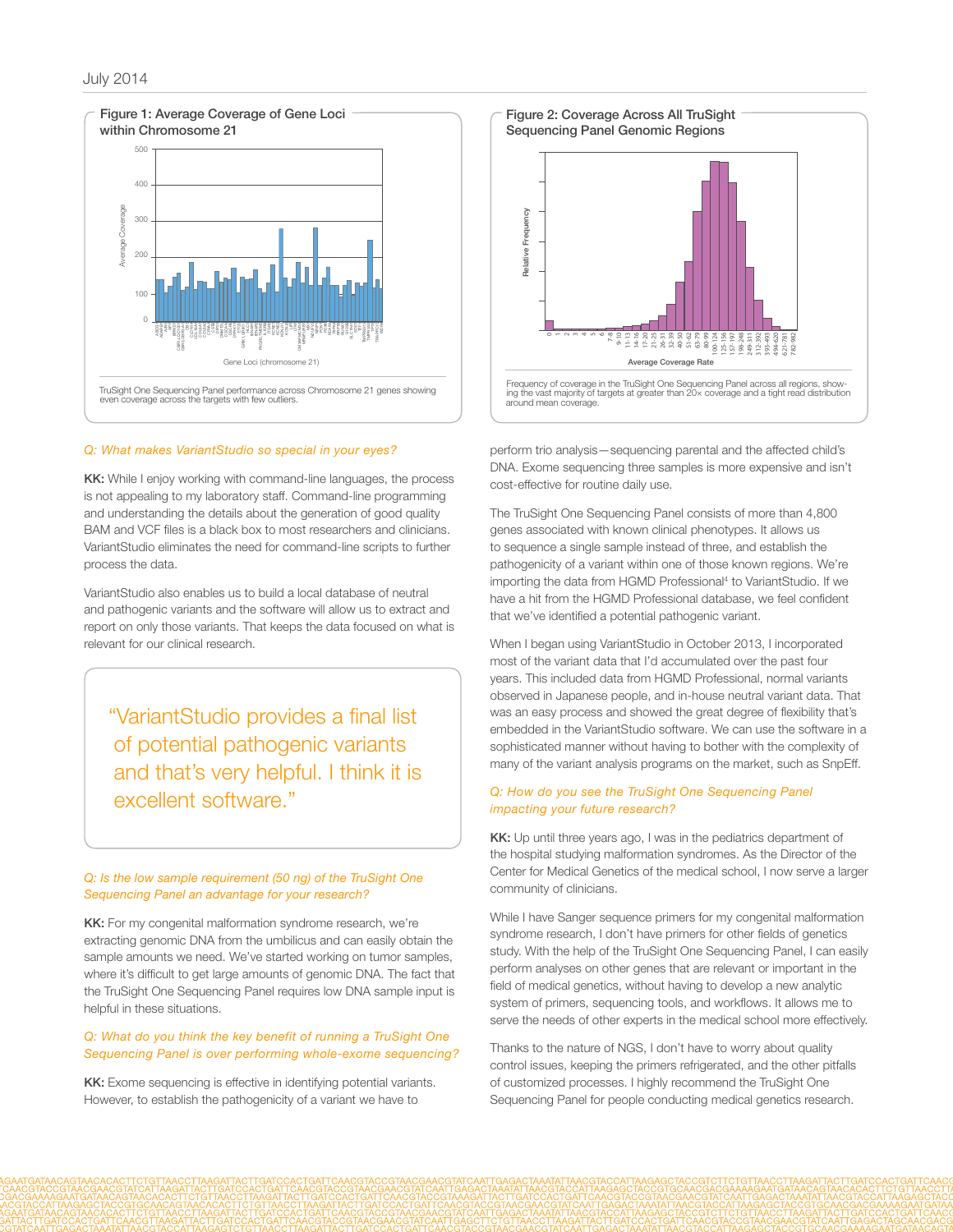"The idea of having a weapon against all the medically relevant genes is mindboggling, and I think it will drastically change how we assess patients suffering from undiagnosed disorders."

Characterizing syndromes is easy when the phenotypic presentation is clear and reflects the classic description of the congenital disease. We don't need exome analysis to confirm what we already know.

Reaching an accurate characterization is exceptionally difficult when the clinical presentation is atypical. I have published several articles about diagnostic odysseys that finally ended with the help of NGS panels<sup>5-7</sup>. The TruSight One Sequencing Panel now provides us with a tool to detect and identify variants in patients with an atypical presentation, alerting us that there is more there than meets the eye.

## *Q: When you first got into medicine, could you have imagined a day when you'd be performing these types of genetic analyses?*

KK: Never, in my wildest dreams would I have believed that such tools would be available. The concept that there would be tools to assess the presence of all the known causative genes of human genetic disorders was inconceivable when I first became a physician. The idea of having a weapon against all the medically relevant genes is mindboggling, and I think it will drastically change how we assess patients suffering from undiagnosed disorders.

I find the identification of causative variants in patient samples an enjoyable challenge. Most physicians find it overwhelming, especially those who are not clinical geneticists. Those physicians will appreciate the simplicity of the TruSight One Sequencing Panel. We all have the goal to combat genetic disease and we finally have molecular tools to help us do that.

I hope your company continues to excel in this field and develop more innovative products like the TruSight One Sequencing Panel and VariantStudio software.

## **References**

- 1. [Jones K, Jones M, and del Campo M \(2013\) Smith's Recognizable Patterns](https://www.elsevier.com/books/smiths-recognizable-patterns-of-human-malformation/jones/978-1-4557-381)  [of Human Malformation. Elsevier: 1016 pages.](https://www.elsevier.com/books/smiths-recognizable-patterns-of-human-malformation/jones/978-1-4557-381)
- 2. [Warman ML, Cormier-Daire V, Hall C, Krakow D, Lachman R, et al. \(2011\)](http://www.ncbi.nlm.nih.gov/pubmed/21438135)  [Nosology and classification of genetic skeletal disorders: 2010 revision.](http://www.ncbi.nlm.nih.gov/pubmed/21438135)  [Am J Med Genet 155: 943–968.](http://www.ncbi.nlm.nih.gov/pubmed/21438135)
- 3. [Frommolt P, Abdallah AT, Altmüller J, Motameny S, Thiele H, et al.](http://www.ncbi.nlm.nih.gov/pubmed/22290614)  [\(2012\) Assessing the enrichment performance in targeted resequencing](http://www.ncbi.nlm.nih.gov/pubmed/22290614)  [experiments. Human Mutat 33: 635–641.](http://www.ncbi.nlm.nih.gov/pubmed/22290614)
- 4. [Biobase Biological Databases, www.biobase-international.com/product/](http://www.biobase-international.com/product/hgmd) [hgmd, April 16, 2014.](http://www.biobase-international.com/product/hgmd)
- 5. [Takenouchi T, Hida M, Sakamoto Y, Torii C, Kosaki R, et al. \(2013\)](http://www.ncbi.nlm.nih.gov/pubmed/24039054)  [Severe congenital lipodystrophy and progeroid appearance: Mutation](http://www.ncbi.nlm.nih.gov/pubmed/24039054)  [in the penultimate exon of FBN1 causing a recognizable phenotype.](http://www.ncbi.nlm.nih.gov/pubmed/24039054)  [Am J Med Genet 161: 3057–3062.](http://www.ncbi.nlm.nih.gov/pubmed/24039054)
- 6. [Takenouchi T, Shimizu A, Torii C, Kosaki R, Takahashi T, et al. \(2014\)](http://www.ncbi.nlm.nih.gov/pubmed/24311457)  [Multiple café au lait spots in familial patients with MAP2K2 mutation.](http://www.ncbi.nlm.nih.gov/pubmed/24311457)  [Am J Med Genet 164: 392–396.](http://www.ncbi.nlm.nih.gov/pubmed/24311457)
- 7. [Takenouchi T, Matusuzaki Y, Yamamoto K, Kosaki K, Torii C, et al. \(2014\)](http://www.ncbi.nlm.nih.gov/pubmed/24704791)  [SOX9 dimerization domain mutation mimicking type 2 collagen disorder](http://www.ncbi.nlm.nih.gov/pubmed/24704791)  [phenotype. Eur J Med Genet \(in press\).](http://www.ncbi.nlm.nih.gov/pubmed/24704791)